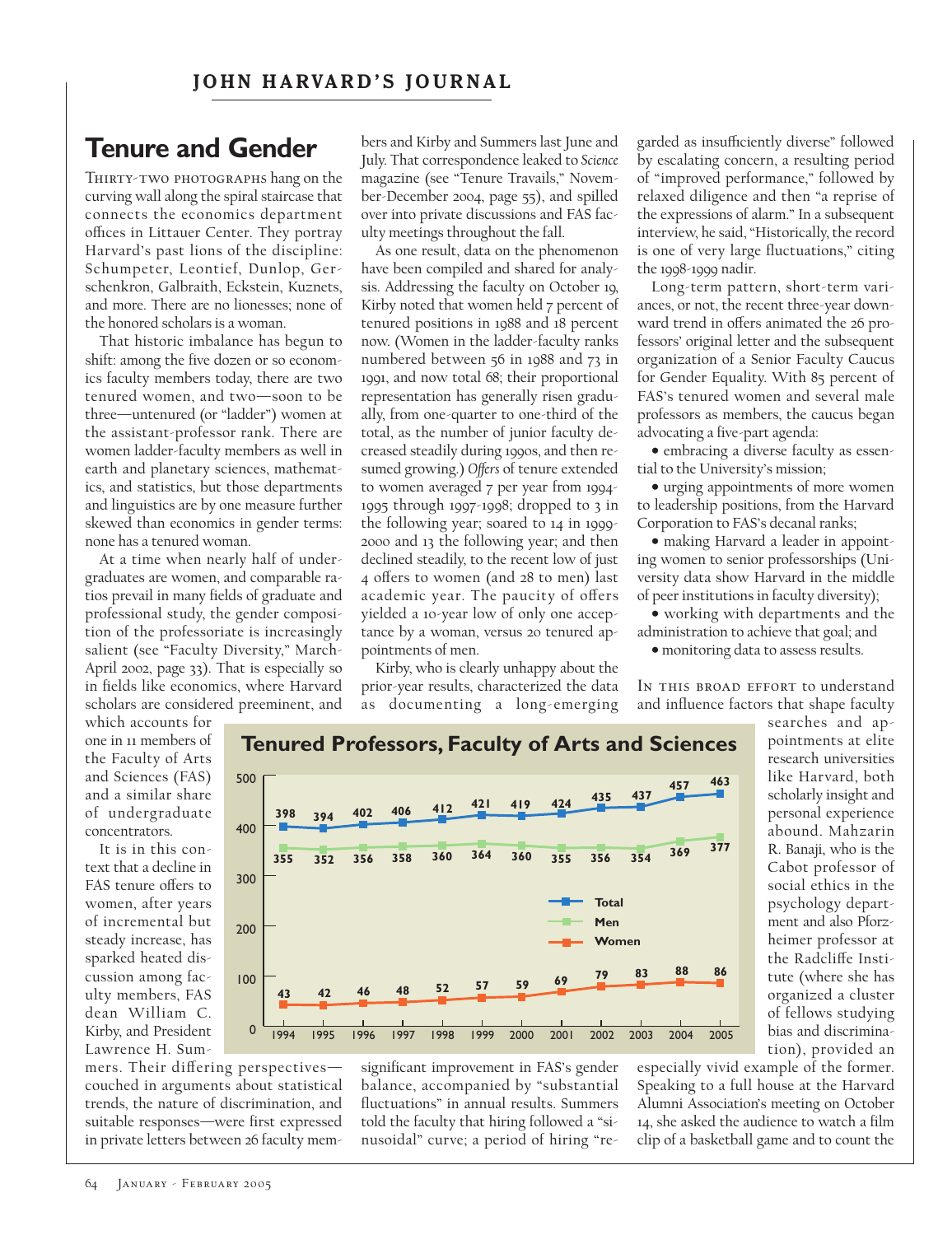number of passes made among the teammates in white T-shirts. Most of the audience logged the correct number. Had they noticed anything else, Banaji asked? Ventured one woman among the several hundred attendees, there *was* that woman carrying an umbrella who threaded a course among the basketball squads—in full view, as shown when the film rolled again, but seen by *no one* else as they focused on counting the passes.

It was a startling demonstration of what Banaji termed "inattentional blindness," and introduced her broader subject: "How often, generally, is our attention guided by thoughts and theories of how the world *ought* to work?" Drawing on her study of "implicit associations," she explained attitudes that operate beneath conscious awareness—the shaping of mental categories toward young and old, black and white, male and female, gay and straight; their effects on behavior; and their resistance to change.

In a later exchange, Banaji applied that knowledge explicitly to the challenge of professorial appointments: "Women are not yet a 'natural' part of our thinking about scholarship, science, and the life of the mind, and especially so in the context of an ancient institution like Harvard," she said. "For Harvard to have the best faculty it can, it needs to take explicit action to overcome well-documented implicit biases that lie in every mind."

Professor of sociology Michèle Lamont, who has explored gender discrimination, said that as academicians scan other institutions for "stars" to recruit, "It's much easier to hire people who also have affinities. So it's much harder to hire women, especially if they have slowed down a bit to have children" (or are perceived as wanting a family). The potential penalty in scholarly performance, she says, is "not a factor that can be evaluated on a star's c.v." She even cites studies on "discrimination-avoidance strategies" regarding childbearing, and correlations of childlessness and tenure versus women with families serving in untenured positions. Lamont has advanced a long list of measures to level the field for women academics.

Mallinckrodt professor of physics Howard Georgi can speak to some of

## **Crimson on the Hill**

Harvard's Capitol Hill alumni (defined for this exercise as graduates of or matriculants in a degree program) will drop from 42 members in the 108th Congress to 41 members in the 109th, based on the 2004 election results. That total includes 29 Democrats (up two), 11 Republicans (down three), and one Independent (unchanged).

Three alumni did not run for reelection: Republican congressmen Douglas K. Bereuter, M.C.P. '66, M.P.A. '73, of Nebraska and Amory Houghton Jr. '50, M.B.A. '52, of New York, and Democratic senator Bob Graham, LL.B. '62, of Florida, who sought the presidency. Republican Patrick J. Toomey '84 of Pennsylvania, first elected to the House in 1998, who had promised to serve only three terms, mounted a primary challenge against fellow Republican Arlen Specter, the state's senior senator, but lost in a close vote.

Toomey's House colleague David Vitter '83, Republican of Louisiana, did win a seat in the Senate, and will be joined by Barack Obama, J.D. '91, Democrat of Illinois. In the House, Democrats will welcome newcomer John Barrow, J.D. '79, of Georgia and Brian Higgins, M.P.A. '96, of New York. The lineup follows (asterisks mark newcomers).

SENATE REPUBLICANS: Michael D. Crapo, J.D. '77 (Id.); Elizabeth Dole, M.A. '60, J.D. '65 (N.C.); William H. Frist, M.D. '78 (Tenn.); Ted Stevens, LL.B. '50 (Alaska); John E. Sununu, M.B.A. '91 (N.H.); \*David Vitter '83 (La.).

SENATE DEMOCRATS: Jeff Bingaman '65 (N.M.); Russ Feingold, J.D. '79 (Wisc.); Edward M. Kennedy '54

those challenges at Harvard. His department, in a field usually seen as difficult for women, has an exemplary record in appointing women, in part due to his efforts from his junior-faculty days through his service as chair. Citing Virginia Valian's 1998 book, *Why So Slow? The Advancement of Women*, he said that making progress is

(Mass.); Herbert H. Kohl, M.B.A. '58 (Wisc.); Carl Levin, LL.B. '59 (Mich.); \*Barack Obama, J.D. '91 (Ill.); John F. ( Jack) Reed, M.P.P. '73, J.D. '82 (R.I.); John D. Rockefeller IV '58 (W.V.); Paul S. Sarbanes, J.D. '60 (Md.); Charles E. Schumer '71, J.D. '74 (N.Y.).

SENATE INDEPENDENT: James M. Jeffords, LL.B. '62 (Vt.).

HOUSE REPUBLICANS: C. Christopher Cox, M.B.A. '75, J.D. '77 (Calif.); Katherine Harris, M.P.A. '97 (Fla.); Nancy L. Johnson '57 (Conn.); Thomas E. Petri '62, LL.B. '65 (Wisc.); Robert R. Simmons, G '73, M.P.A. '79 (Conn.).

HOUSE DEMOCRATS: Thomas H. Allen, J.D. '74 (Maine); \*John Barrow, J.D. '79 (Ga.); James H. Cooper, J.D. '80 (Tenn.); Artur Davis '90, J.D. '93 (Ala.); Chet Edwards, M.B.A. '81 (Tex.); Barney Frank '61, G '62-'68, J.D. '77 (Mass.); Jane Harman, J.D. '69 (Calif.); \*Brian Higgins, M.P.A. '96 (N.Y.); William J. Jefferson, J.D. '72 (La.); Ron Kind '85 (Wisc.); James R. Langevin, M.P.A. '94 (R.I.); Sander M. Levin, LL.B. '57 (Mich.); Stephen F. Lynch, M.P.A. '99 (Mass.); James D. Matheson '82 (Utah); Adam B. Schiff, J.D. '85 (Calif.); Robert C. Scott '69 (Va.); Bradley J. Sherman, J.D. '79 (Calif.); Christopher Van Hollen Jr., M.P.P. '85 (Md.); David Wu, M '81 (Ore.).

The roster above omits legislators who have taught at the University or participated in Harvard programs, but have not enrolled for a degree—such as newly elected Republican congressman Michael McCaul of Texas, a senior executive fellow at the Kennedy School for 2002.

hard and can easily be derailed at many points as the "smallest disadvantages along the way get exponentially magnified."

Georgi applauded Harvard's recent emphasis on hiring faculty members earlier in their careers, but cautioned, "That has to be done with care if you have a group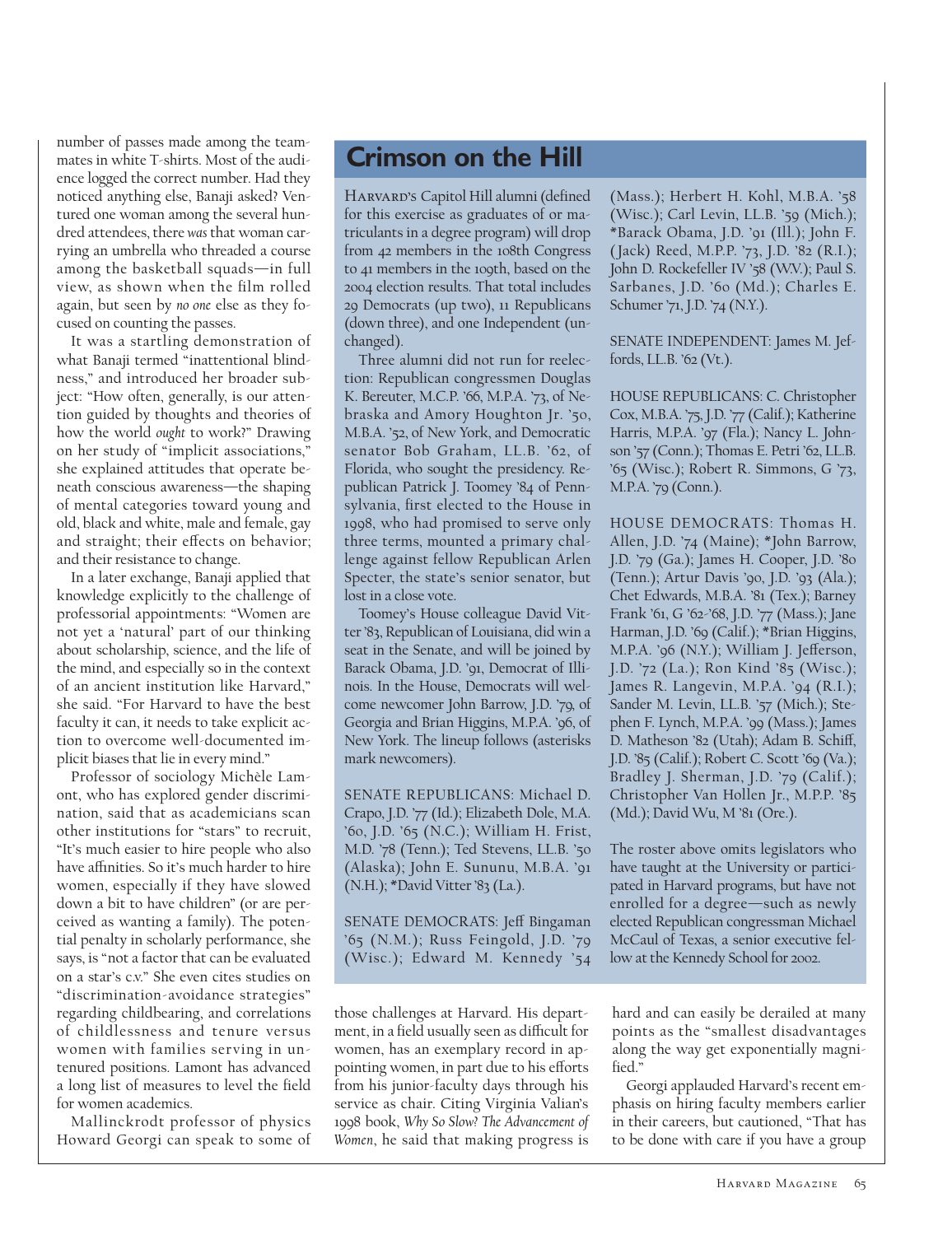#### **JOHN HARVARD'S JOURNAL**

who mature a bit later, like many women scholars." And when evaluating future promise, rather than established scholarly accomplishments, he noted, "It's easier to guess that someone like *you* is going to be a superstar." Making the point more generally, professor of sociology Frank Dobbin (Lamont's husband, an expert on business responses to equal-employment-

opportunity rules) cited "homophily"— Arbuckle professor of business administration Rosabeth Moss Kanter's concept that people tend " to see people like themselves as good job candidates."

In physics searches, Georgi said, "It's true that as a lot of us old boys are mentally paging through who would be good for the department, we tend to find people who look like us." And even that imperfect search process can be short-circuited if a department wants to pursue a "'star' that

you suddenly hear is moveable." Such individual hirings may pay scholarly dividends, but at the hidden cost of "not doing a complete search."

TAKEN TOGETHER, these views-complemented by countless examples offered by women professors—suggest the very real limits on the fundamental mechanism of decentralized, department-based faculty appointments. As Kirby wrote in his letter of July 23, "Deans and presidents can approve proposed appointments—or not—but sustained progress…has to be built primarily on proposed appointments brought forward by departments." The issue then turns on ways to make departmental searches, where disciplinary knowledge ultimately resides, more inclusive. That is especially contested ground.

In their initial letter on diversity last June, the 26 professor-authors highlighted the "signaling effect" of leaders' expressed priorities. "According to many studies on diversity issues," they wrote, "statements from university leaders that regularly affirm a strong institutional commitment to diversifying the faculty are central to mobilizing support and energy at the departmental level for identifying and attracting outstanding women and minority candidates. There is a perception that in the change to a new ad-



ministration, and with the press of numerous new initiatives, such efforts have lagged at Harvard."

Georgi recalled "peak attention" being paid to the status of women faculty members, at Harvard and elsewhere, after publication of a 1999 MIT report detailing discriminatory treatment of women professors there in terms of titles and promotions, compensation, and even laboratory space. (Comparable reviews within FAS have found no evidence of such disparate treatment at Harvard.)

At the same time, prompted by Georgi and four fellow science professors, then-FAS dean Jeremy R. Knowles, a chemist, in effect deputized the five as a task force to urge science departments to track outstanding female students, expand recruiting efforts, and broaden the definitions of positions for which searches are conducted—a critical factor in promoting both interdisciplinary work and a more diverse candidate pool (see "Women in

Science Redux," May-June 2001, page 63). This "slightly subversive" effort, Georgi said, "clearly worked," and resonates still, in departments from astronomy and chemistry to statistics, because "it was clear to the departments that we visited that we were doing something with support of the dean, that they should pay attention, and that we could be helpful."

> Coincidentally or not, MIT's consciousness-raising and efforts like the Harvard science SWAT team preceded the two peak years of tenure offers to and appointments of women professors, from 1999 to 2001. Thereafter, whether as a result of the cycle that Summers mentioned or for other reasons, attention waned.

> Following the perceived success of the science team, Knowles appointed a faculty group in 2001 to look at hiring in the social sciences and humanities, but this did not, by his

account, pursue its work with especial vigor. FAS's affirmative action deanship was abolished, with responsibility for the function parceled out among the faculty and departments. The newly appointed Summers set forth an ambitious agenda curriculum revision, expansion in science, Allston—and in addressing faculty growth placed particular emphasis on taking risks on younger scholars whose greatest academic attainments were yet to come. Kirby, as FAS's new dean, charged Cynthia Friend—Richards professor of chemistry and professor of materials science, one of the five scientists on Knowles's 1999 task force—with updating and codifying the faculty's appointment procedures. Amid all this important work, Georgi said, there were " not enough people paying attention" to faculty diversity.

There are now, and different signals are being sent. In the October 19 faculty meeting, Kirby recalled chairing the his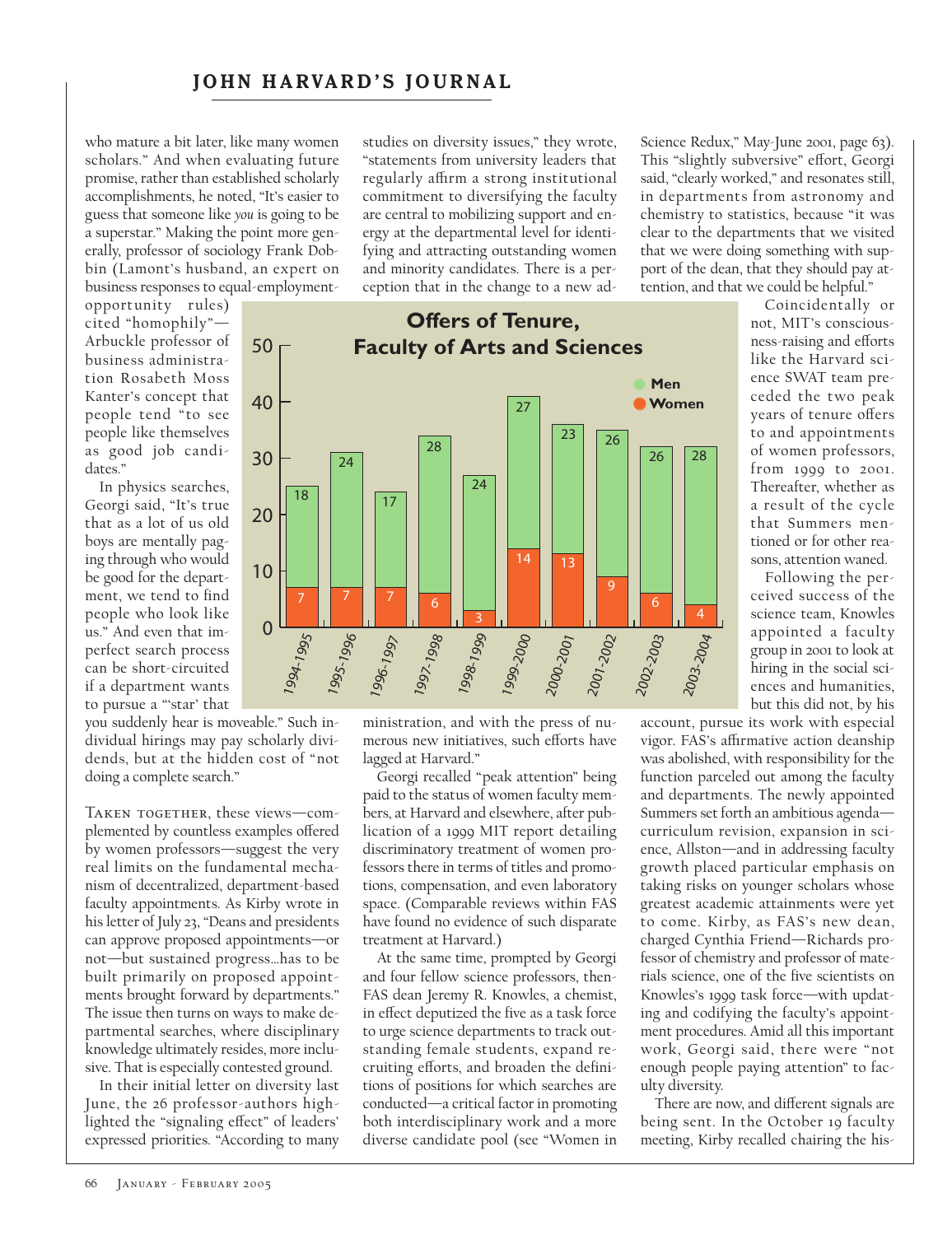tory department from 1995 to 2000, when many women earned tenured and ladder positions. He said the "hard work, and commitment" involved in "building an outstanding and diverse faculty is not just the job of one person; I believe it is the job of every faculty member, of every department, of every department chair, and of every dean." Summers associated himself with those remarks, and in response to a question, highlighted "habits of mind" that could result in "passive discrimination" against classes of candidates who do not fall within "familiar, comfortable patterns." In a subsequent interview, he said, "All need to be vigilant with respect to any unconscious biases."

Faculty members concerned about diversity have embraced these responses. Reischauer professor of Japanese politics Susan J. Pharr, who initiated the first letter last June and helped organize the caucus for gender equity, told a November 3 meeting of women faculty members from across the University, "We asked for clear statements and we got them. Both the dean and the president made strong statements in support of diversity" in the public FAS meeting and in subsequent contact with department chairs.

One aim was to advise chairs about the availability of an "outreach fund," established in 1996 with \$20 million and recently replenished by \$25 million. The fund can help departments appoint outstanding women or minorities when they would otherwise be constrained by budgets or lack of open positions. There had been some "lack of communication" about the funds within FAS, Summers said; now there should be "no more confusion."

There is less agreement about other ways to implement the rhetoric. Kirby has decided not to reinstitute an office responsible for diversity per se, describing the work as "not a job that can be assigned to one person." Instead, he has chosen to include it in the mandate of the divisional deans (see page 69), who formulate academic plans and then devise the faculty structure to carry them out in his words, to "vest authority in those who have the capacity to authorize or not authorize appointments." For his part, Summers said in an interview, "The judgment that Dean Kirby has arrived at, that this shouldn't be a special priority, but should be a general priority worked into all searches, seems to me to be the right one."

The "extra-departmental mechanism" of vetting and monitoring searches, as Kirby called it last July, can clearly affect appointments. Within the Division of Engineering and Applied Sciences (DEAS), Dean Venkatesh Narayanamurti described effecting "great change, difficult change" in department culture. DEAS now brings professors together to assure that interdisciplinary searches are "defined in such a way that the faculty who are charged with finding people are encouraged to look broadly" at the talent pool. When decanal exhortation is backed up with funds to pay for novel talent in areas of collaborative research, he said, the divisional way

### **More Magical Moments in Store**

**"The single most beautiful** and pristine moment of my three years at Harvard Law School (or possibly my entire life) occurred on that frozen plaza," Irwin H. Moss, LL.B. '56, of Los Angeles, told this magazine last winter in response to a news item with a photograph of a man skating in the courtyard next to Harkness Commons ("An Icy Amenity," March-April, page 70). Dean Elena Kagan had had the field flooded, aware from archival photographs that it was used for skating in the 1950s.

"It was the winter of 1953-54," Moss recalled. "I was in Langdell one evening when the word seemed to flash around the great hall. We grabbed scarves, gloves, or jackets and joined in the race down the stairs to that plaza. There stood a lone woman on ice skates preparing for her routine, while we formed a silent human ring around the ice. It was utterly silent as Tenley Albright began her skating. It is beyond my abilities to describe her movements, grace, elegance, and sheer beauty of person and place in total harmony. If she danced to music, I don't remember it. I remember only silence broken delicately by the sound of her skates on the ice. It was a singular moment in time, dare I say otherworldly? And then she was finished. She had stopped, curtsied,



and smiled at us, still in silence, until a roar of cheering erupted from our throats.We became part of her moment, which became our moment. That time and place are forever etched in my memory."

Tenley Albright '55, M.D. '61, just months before Moss saw her, had become the first American woman to win the world figure-skating championship. She followed that with Olympic gold in 1956. Today she is a surgeon in Boston, a lecturer on medical education at the medical school, and chair of its Alumni Fund.

Will Dean Kagan flood the plaza this winter? "We'll definitely do it again," she says. "We'll even see if we can rent skates this time, but no promises."

Harkness Commons and the courtyard in question underwent major renovation last summer. John Arciprete, who oversaw the project, reports that changes to grade will better accommodate the skating rink and that other changes will facilitate its flooding and maintenance. "We have a much-improved sound system," he adds. Mother Nature will continue to provide the chill factor.